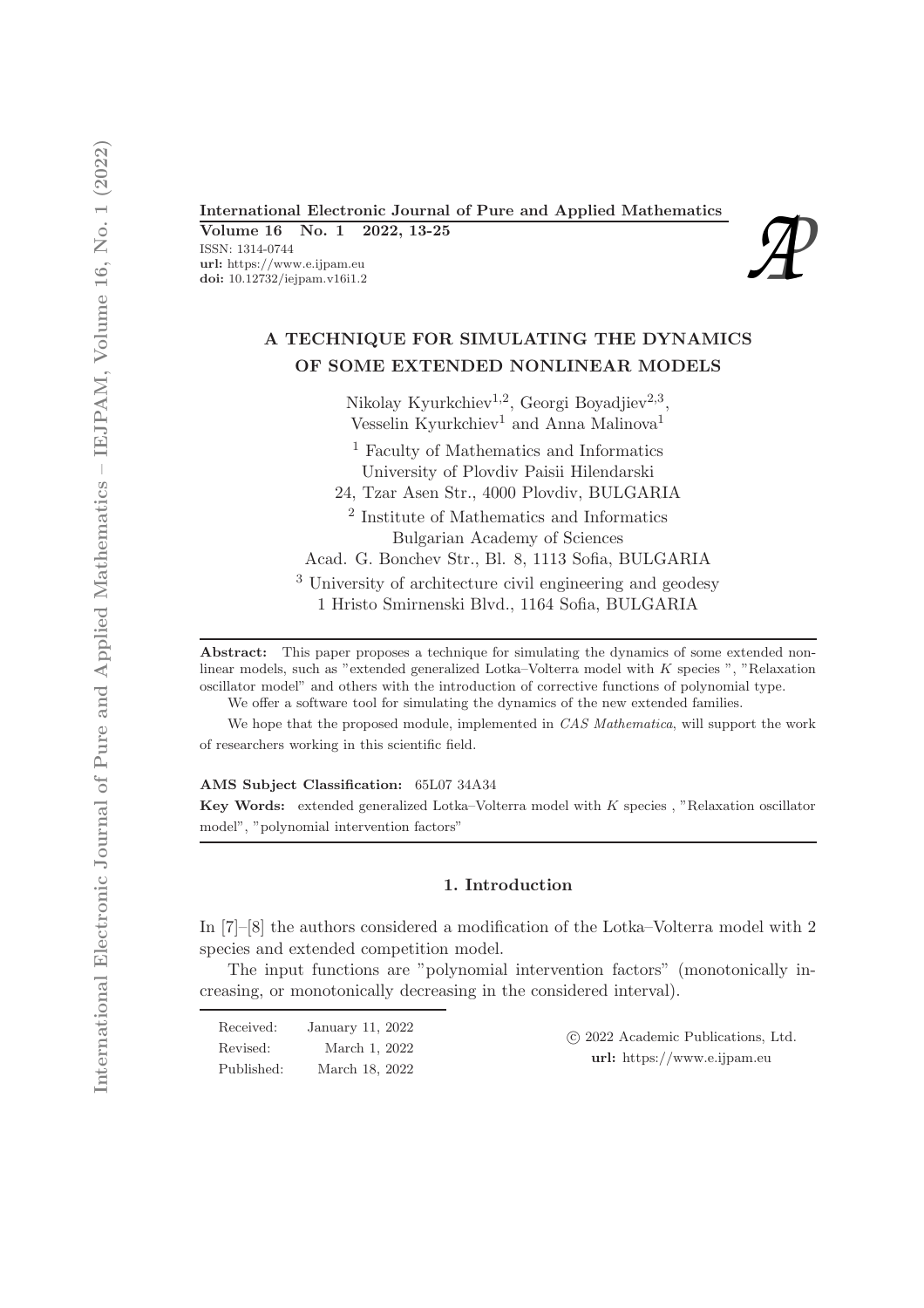The dynamics and non-trivial equilibrium are also studied. A software tool for simulating the dynamics of a new extended family of the Lotka–Volterra model is also given.

The considered methodological aspects can be successfully applied to study the dynamics of some nonlinear models.

1. The generalized Lotka–Volterra predator–prey system where there are  $k$  prey species and  $k$  predators, which prey on all the prey species but with different severity (see, for example [1]) is given by:

$$
\begin{cases}\n\frac{dN_i(t)}{dt} = N_i(t) \left( a_i - \sum_{j=1}^k b_{ij} P_j(t) \right) \\
\frac{dP_i(t)}{dt} = P_i(t) \left( \sum_{j=1}^k c_{ij} N_j(t) - d_i \right) \\
i = 1, 2, \dots k.\n\end{cases}
$$
\n(1)

A detailed analysis of the complexity and stability of the Lotka-Volterra predatorprey model the reader can find in the monograph [1].

2. Consider the following nonlinear model (from the field of Enzyme Kinetics):

$$
\begin{cases}\n\frac{dx}{dt} = y(t) - ax^3(t) + bx^2(t) \\
\frac{dy}{dt} = -c - dx^2(t) - y(t)\n\end{cases}
$$
\n(2)

with  $a, b, c, d > 0$ .

For other results, see [6].

3. The following "Relaxation oscillator" is given by van der Pol [4] (see. also Murray [1]):

$$
\begin{cases}\n\frac{dx}{dt} = \frac{1}{c}(f(x) - y) \\
\frac{dy}{dt} = x\n\end{cases}
$$
\n(3)

with  $c < 1$  and  $f(x) = x - \frac{1}{3}$  $\frac{1}{3}x^3$ .

In this article we offer a technique for simulating the dynamics of some extended nonlinear models with "polynomial intervention factors".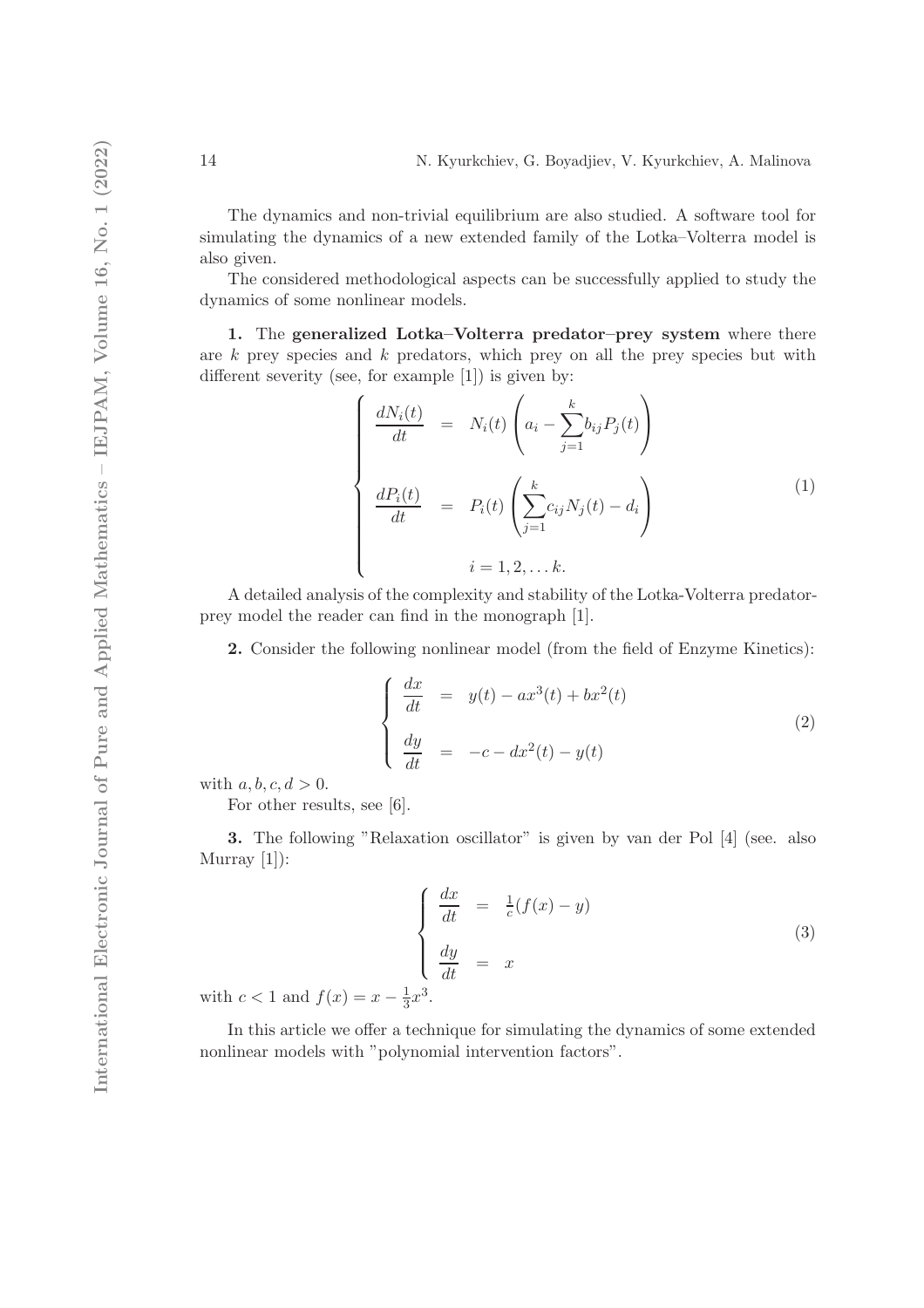# 2. Main Results. Simulations

In this Section we first consider the following "extended generalized Lotka– Volterra model with  $K$  species and intervention polynomial factors" of the type:

$$
\begin{cases}\n\frac{dN_i(t)}{dt} = N_i(t) \left( a(t) - \sum_{j=1}^k b_{ij} P_j(t) \right) \\
\frac{dP_i(t)}{dt} = P_i(t) \left( \sum_{j=1}^k c_{ij} N_j(t) - d(t) \right) \\
i = 1, 2, \dots k\n\end{cases}
$$
\n(4)

where

$$
a(t) = \sum_{i=0}^{n} a_i t^i
$$

$$
d(t) = \sum_{i=0}^{n} d_i t^i.
$$

The system (4) can be written as

$$
\begin{cases}\n\frac{d\mathbf{N}}{dt} = \mathbf{N}^T (a(t) - B\mathbf{P}) \\
\frac{d\mathbf{P}}{dt} = \mathbf{P}^T (C\mathbf{N} - d(t))\n\end{cases}
$$
\n(5)

where the superscript  $T$  denotes the transpose.

Example 1. A simulation for user-selected coefficients  $b_{ij}$ ,  $c_{ij}$ :

$$
\begin{aligned} b_{ij} &= \{\{0.1, 0.2, 0.3\}, \{0.4, 0.2, 0.1\}, \{0.3, 0.5, 0.2\}\}, \\ c_{ij} &= \{\{0.3, 0.5, 0.6\}, \{0.1, 0.6, 0.2\}, \{0.3, 0.1, 0.7\}\} \end{aligned}
$$

and vectors a, b:

$$
a = \{0.5, 0.1, 0.2\},
$$
  

$$
d = \{0.3, 0.1, 0.4\}
$$

and initial approximations:  $N_i(0) = P_i(0) = 1$ ;  $i = 1, 2, 3$  for the model (1) is shown in Fig. 1.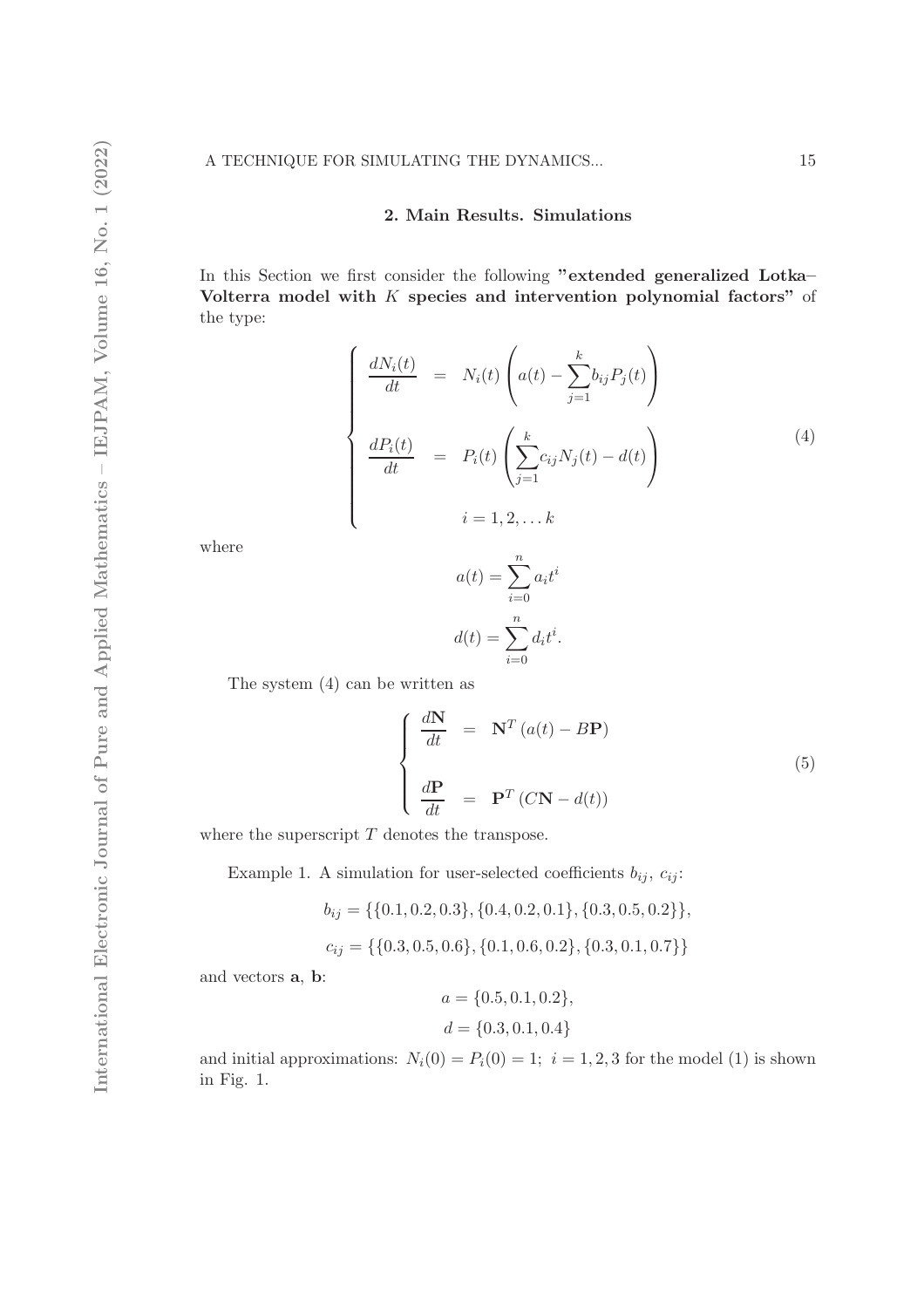

Figure 1: The solutions of the generalized Lotka-Volterra predator-prey system (1) (Example 1).



Figure 2: ListPlot3D[...] for generalized Lotka-Volterra predator-prey system (1) (Example 1).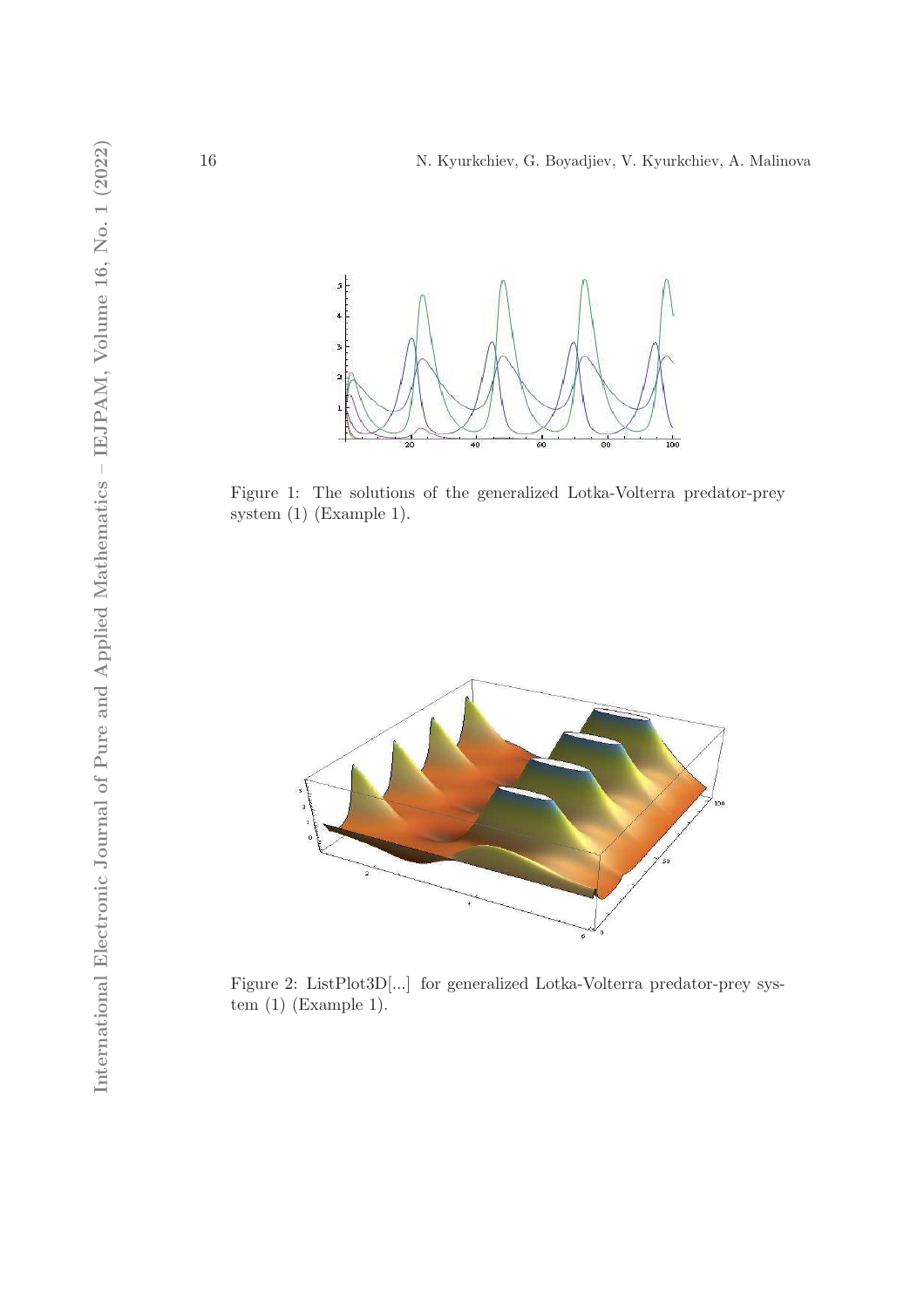For ListPlot3D[...] see Fig. 2.

We propose a software module (intellectual properties) within the programming environment CAS Mathematica for the analysis of the considered model (5) (Figures  $3-5$ ).

Analyzing the simulations using model  $(4)$  (resp.  $(5)$  (see Figures 5–6), we conclude that the new extended model is very sensitive to the coefficients of the input polynomials.

This makes it attractive for conducting computer simulations.

Example 2. A simulation for user-selected matrices  $B$  and  $C$ :

$$
B = \left(\begin{array}{ccc} 0.1 & 0.2 & 0.3 \\ 0.4 & 0.2 & 0.1 \\ 0.3 & 0.5 & 0.2 \end{array}\right)
$$

$$
C = \left(\begin{array}{ccc} 0.3 & 0.5 & 0.6 \\ 0.1 & 0.6 & 0.2 \\ 0.3 & 0.1 & 0.7 \end{array}\right)
$$

and "polynomial intervention factors":

$$
a(t) = 0.5 - 0.001t - 0.0001t^2
$$

$$
d(t) = 0.3 - 0.001t - 0.00005t^2
$$

and initial approximations:  $N_i(0) = P_i(0) = 1$ ;  $i = 1, 2, 3$  for the model (5) is shown in Fig. 5.

For ListPlot3D[...] see Fig. 6.

2. Consider the following "extended model of type (2)":

$$
\begin{cases}\n\frac{dx}{dt} = y(t) - a(t)x^{3}(t) + bx^{2}(t) \\
\frac{dy}{dt} = -c - d(t)x^{2}(t) - y(t)\n\end{cases}
$$
\n(6)

\nwith 
$$
a(t) = \sum_{i=0}^{n} a_{i}t^{i}; \ d(t) = \sum_{i=0}^{n} d_{i}t^{i}.
$$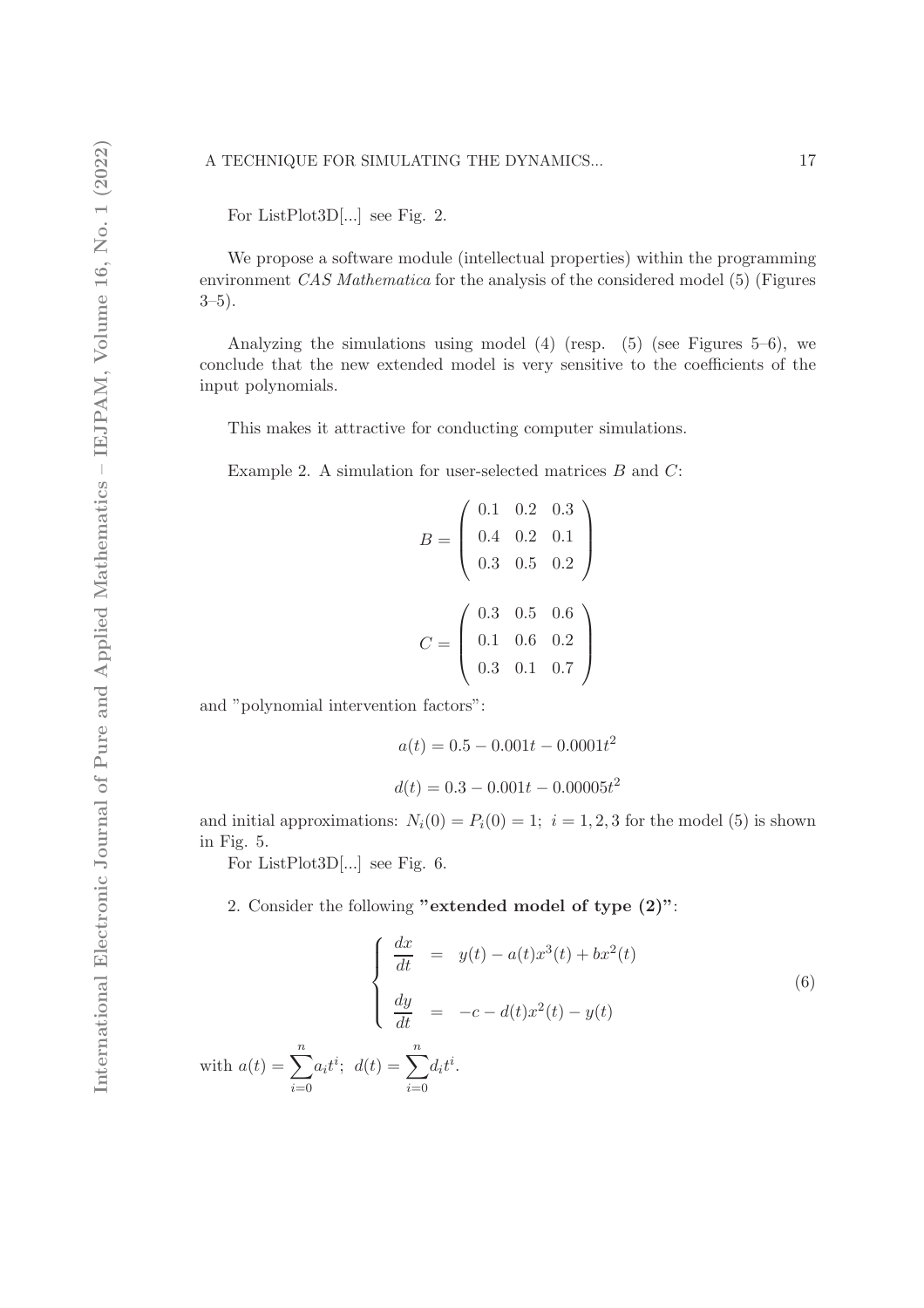Print ["Extended generalised Lotka-Volterra model for interacting population with K species and intervention polynomial factors:"];

 $i1 = Input["Input i: "]:$ Print  $[$ "i = ", i1];  $j1 = Input["Input j: "]:$ **Print** $[$ "*j* = ", *j*1];

 $b = Input[Array[b_{\#} 4, {i1, j1}]]$ MatrixForm[b]

 $c = Input[Array[c_{\#} \&, {i1, j1}]]$ MatrixForm[c]

"Input polynomial factor a[t]j: " Print["a[t]==0.5-0.001\*t-0.0001\*t^2"];

```
"Input polynomial factor d[t]j: "
\text{Print}[\texttt{``d[t] == 0.3 - 0.001 * t - 0.00005 * t^2}];
```
Print["The extended generalised Lotka-Volterra Lotka-Voltera predator-prey system of differential equations: "];  $\mathbf{I}$ 

| $\textbf{Print}\Big[ \text{``\textbf{N}_{[\{1\}]}$}\; \text{``\textbf{U}_{[\{1\}]}\; \textbf{[t]} \; \textbf{}\textbf{N}_{[\{1\}]}\; \textbf{[t]} \; \textbf{(a[t] - }\sum_{i=1}^{m} \! b_{[\{1,i\}] \; *} \! P_{[\{i\}] \; \textbf{[t]}\; \textbf{)} \text{''}}\Big];$ |
|-------------------------------------------------------------------------------------------------------------------------------------------------------------------------------------------------------------------------------------------------------------------------|
| $\textbf{Print}\Big[ \text{``\textbf{N}_{[121]}\text{``$t1} \text{ --}\textbf{N}_{[121]}\text{![t]} (a[t] - \sum_{i=1}^{i1} b_{[12,i1]}\text{``\textbf{P}_{[151]}\text{![t]})\text{''}}\Big];$                                                                          |
| <b>Print</b> $\left[ {}^{n}N_{\left[1^{3}1\right]}\left\{1\right\} \cdots N_{\left[1^{3}1\right]}\left\{1\right\} \left\{a\left[1\right]-\sum_{i=1}^{2n}b_{\left[1^{3},1\right]1}\pi P_{\left[1^{3}1\right]}\left\{1\right\} \right\} \right];$                         |
| <b>Print</b> $\left[ {^nP}_{[11]} \right] \cdot [t] = P_{[11]}[t] \left( \sum_{i=1}^{11} c_{[11,1]} * N_{[i]1]}[t] - d[t] \right) * \right];$                                                                                                                           |
| <b>Print</b> $\left[ {}^{n}P_{\left[\{2\}\right]} \right] \left[ L \right] = P_{\left[\{2\}\right]} \left[ L \right] \left( \sum_{i=1}^{11} C_{\left[\{2,1\}\right]} * N_{\left[\{1\}\right]} \left[ L \right] - d \left[ L \right] \right) \right]$                    |
| $\textbf{Print}\Big[ {}^n P_{[[3]]}\setminus [t] \; \; :: P_{[[3]]}[t] \, (\sum_{j=1}^{11} c_{[[3,j]]} {}^n N_{[[j]]}[t] - d[t])^n \Big];$                                                                                                                              |

Figure 3: The module in CAS Mathematica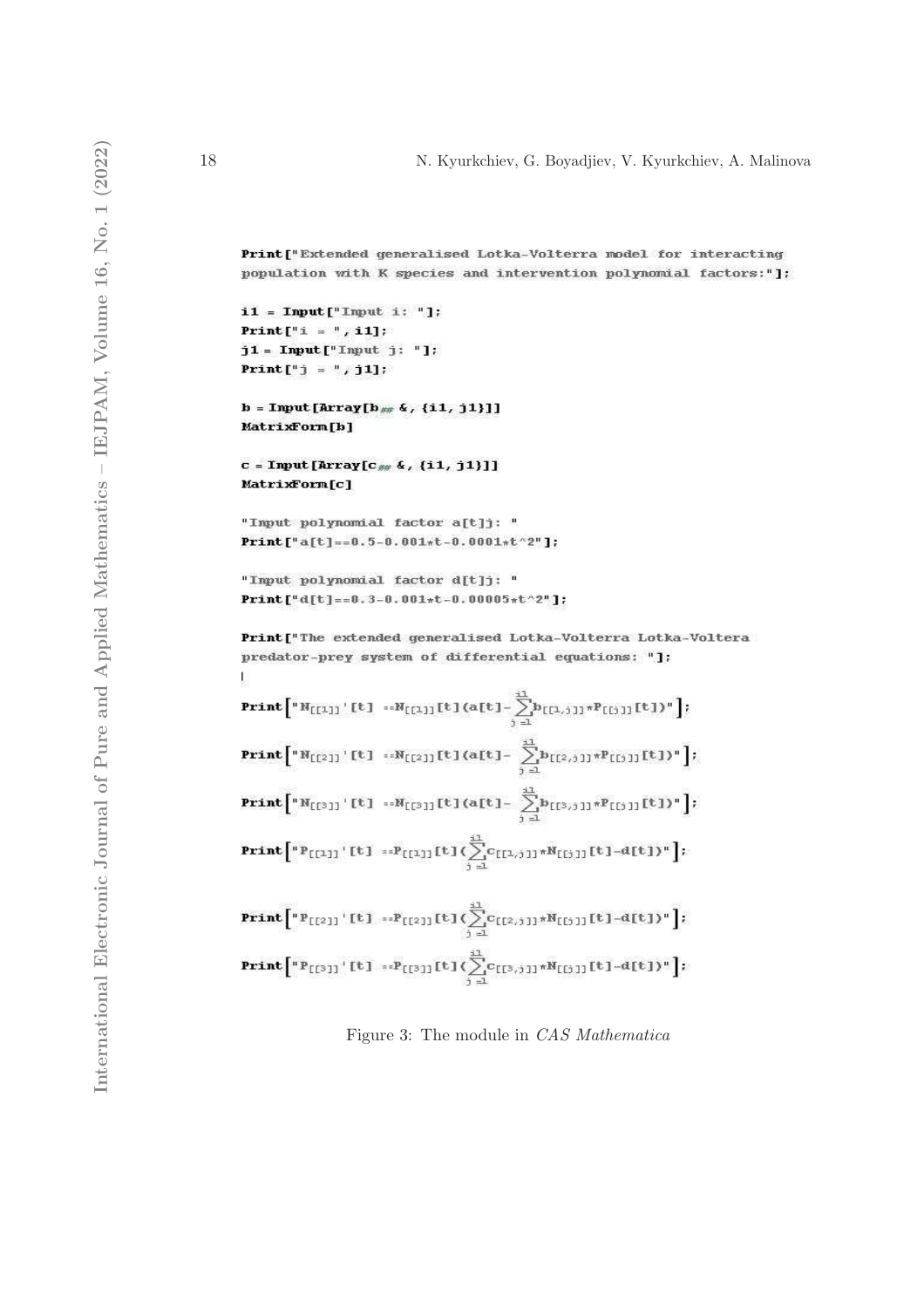```
N10 = Input["Input initial condition - NI[0"]Print["Initial condition N10 = ", N10];
N20 = Input ["Input initial condition - N2[0]"]:
Print["Initial condition M20 = ", M20];
N30 = Input ["Input initial condition - N3[0]"];
Print["Initial condition M30 = ", M30];
P10 = Input["Input initial condition - P1[0"]:
Print["Initial condition P10 = ", P10];
P20 = Input ["Input initial condition - P2[0]"];
Print["Initial condition P20 = ", P20];
P30 = Input["Input initial condition - P3[0]"]:
Print["Initial condition P30 = ", P30];
```

```
t0 = Input["Input t0, for which we shall investigate model for
interacting population"]:
Print[t^n t 0 = 1, t0]:
t1 = Input["Input t1, for which we shall investigate model for
interacting population"];
Print["t1 = ", t1];
```
Print["Graphics of the periodic solutions of the system of differential equations as functions of the time t"];

```
RDSolve[{N1'[t] == N1[t] (0.5 - 0.001 *t - 0.0001 *t^2 - b<sub>[[1,1]]</sub> *P1[t] - b<sub>[[1,2]]</sub> *P2[t]
            - \mathbf{b}_{\text{[f1,31]}} \star \mathbf{P3}[t]),
     M2'[t] == M2[t] (0.5 - 0.001*t - 0.0001*t^2 - b_{[[2,1]]} * P1[t] - b_{[[2,2]]} * P2[t]- \mathbf{b}_{[[2,3]]} \star \mathbf{P3}[\mathbf{t}]),N3'[t] == N3[t] (0.5 - 0.001*t - 0.0001*t^2 - b_{[[3,1]]} * P1[t] - b_{[[3,2]]} * P2[t]- \mathbf{b}_{[[3,3]]} \star \mathbf{P3}[\text{t}]),\texttt{P1}'[t] \ :: \texttt{P1}[t] \ (c_{[[1,1]]} \star \texttt{N1}[t] + c_{[[1,2]]} \star \texttt{N2}[t] + c_{[[1,3]]} \star \texttt{N3}[t] - (0.3 - 0.001 \star t-0.00005*t^2),\verb| P2|[t] := \verb| P2[t] (c_{[[2,1]]} * \verb|N1[t] + c_{[[2,2]]} * \verb|N2[t] + c_{[[2,3]]} * \verb|N3[t] - (0.3 - 0.001 * t-0.00005*t^2),\texttt{P3'[t]} = \texttt{P3[t]} (c_{[[3,1]]} * \texttt{N1[t]} + c_{[[3,2]]} * \texttt{N2[t]} + c_{[[3,3]]} * \texttt{N3[t]} - (0.3 - 0.001 * t-0.00005*t^{2})N1[0] == N10, N2[0] == N20, N3[0] == N30, P1[0] == P10, P2[0] == P20, P3[0] == P30},
   {N1, N2, N3, P1, P2, P3}, {t, t0, t1}];
```
## Plot[Evaluate[{N1[t], N2[t], N3[t], P1[t], P2[t], P3[t]} /. First[%]], {t, t0, t1}]

Figure 4: The module in CAS Mathematica (continued)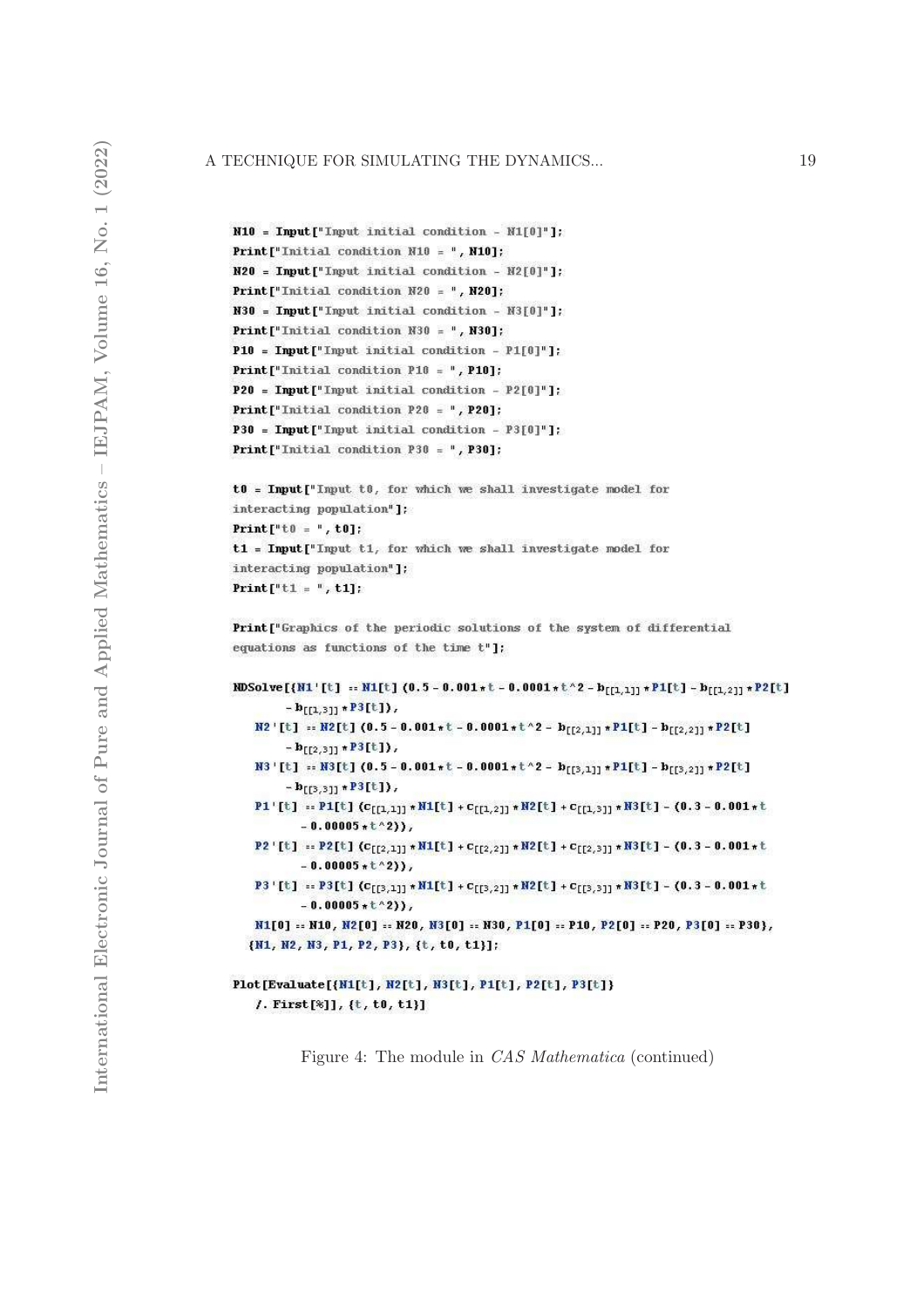$\frac{1}{100}$ 

 $\overline{\mathbf{e}}$ 



Figure 5: The solutions of the system of differential equations (5) (Example 2).

 $\alpha$ 



Figure 6: ListPlot3D[...] for extended generalized Lotka-Volterra predatorprey system (5) (Example 2).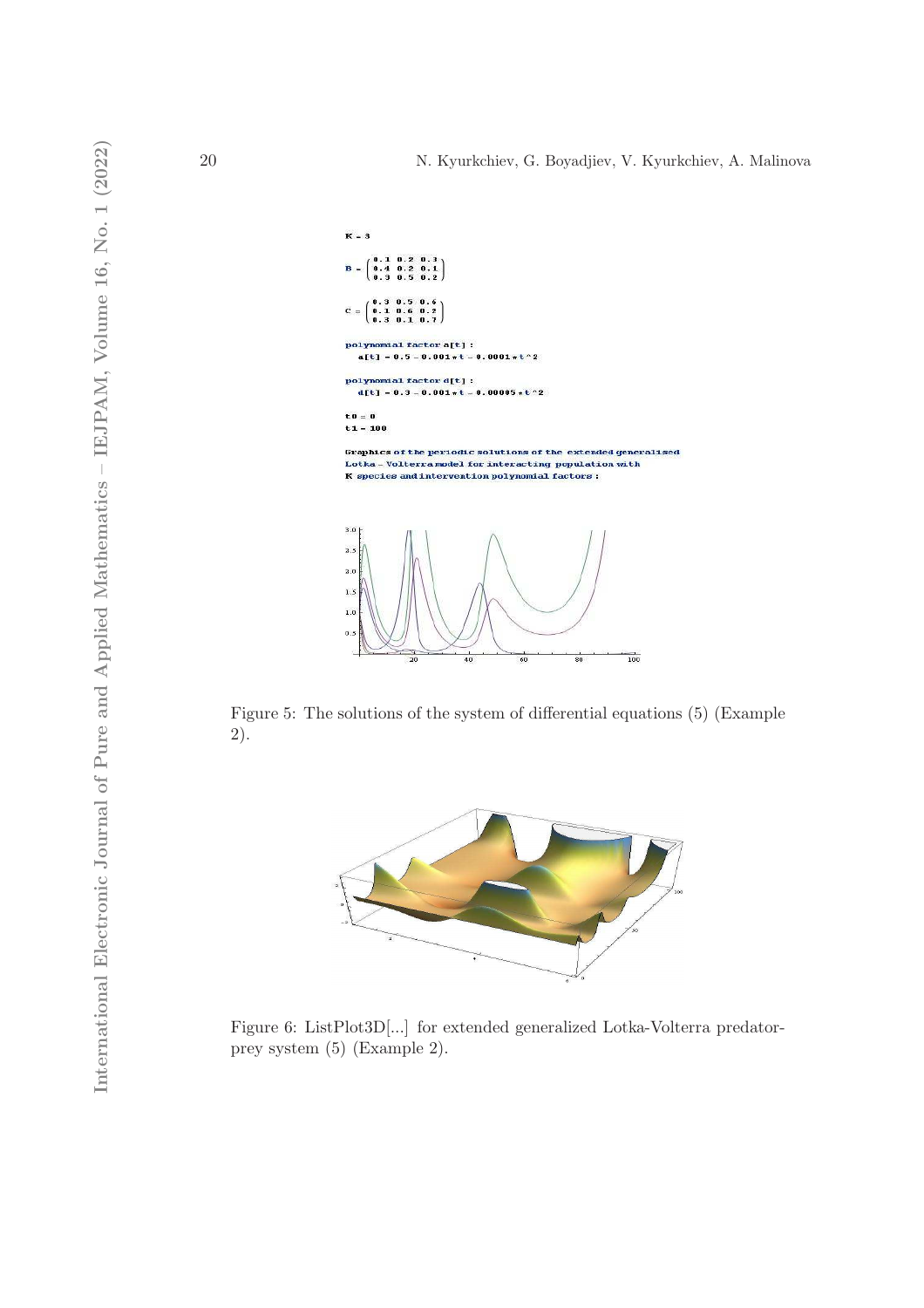| THE RODEL (2) :                                                                                        |
|--------------------------------------------------------------------------------------------------------|
| $x'[t] = y[t]-a*(x[t])^3+b*(x[t])^2$                                                                   |
| $y'[t] = -c - d * (x[t])^2 - y[t]$                                                                     |
| $a = 0.01$                                                                                             |
| $b = 0.001$                                                                                            |
| $c = 0$                                                                                                |
| $d = 1. \times 10^{-6}$                                                                                |
| Initial condition $x0 = 0$                                                                             |
| Initial condition $y0 = 1$                                                                             |
| $t0 = 0$                                                                                               |
| $t1 = 20$                                                                                              |
| Graphics of the solutions of the system of differential equations<br>as functions of the time t<br>1.0 |
| 0.8<br>0.6                                                                                             |
| 0.4                                                                                                    |
| 0.2                                                                                                    |

Figure 7: The solutions of the system of differential equations (2) (Example 3).

Example 3. A simulation for user-selected coefficients

$$
a = 0.01;
$$
  $b = 0.001;$   $c = 0;$   $d = 0.000001$ 

and initial approximations:  $x(0) = 0$ ;  $y(0) = 1$  for the model (2) is shown in Fig. 7.

Example 4. A simulation for user-selected coefficients  $b = 0.001$ ;  $c = 0$  and polynomials

$$
a(t) = 0.01 + 0.006t - 0.00015t^2; d(t) = 0.000001 + 0.002t - 0.000001t^2
$$

and initial approximations:  $x(0) = 0$ ;  $y(0) = 1$  for the model (6) is shown in Fig. 8.

3. Consider the following "extended model of type (3)":

with  $f(x) = x - \frac{1}{3}$ 

$$
\begin{cases}\n\frac{dx}{dt} = \frac{1}{c(t)}(f(x) - y) \\
\frac{dy}{dt} = x\n\end{cases}
$$
\n(7)\n
$$
\frac{1}{3}x^3
$$
 and 
$$
c(t) = \sum_{i=0}^n c_i t^i.
$$

Example 5. A simulation for user-selected coefficient  $c = 0.01$  for the model (3) is shown in Fig. 9.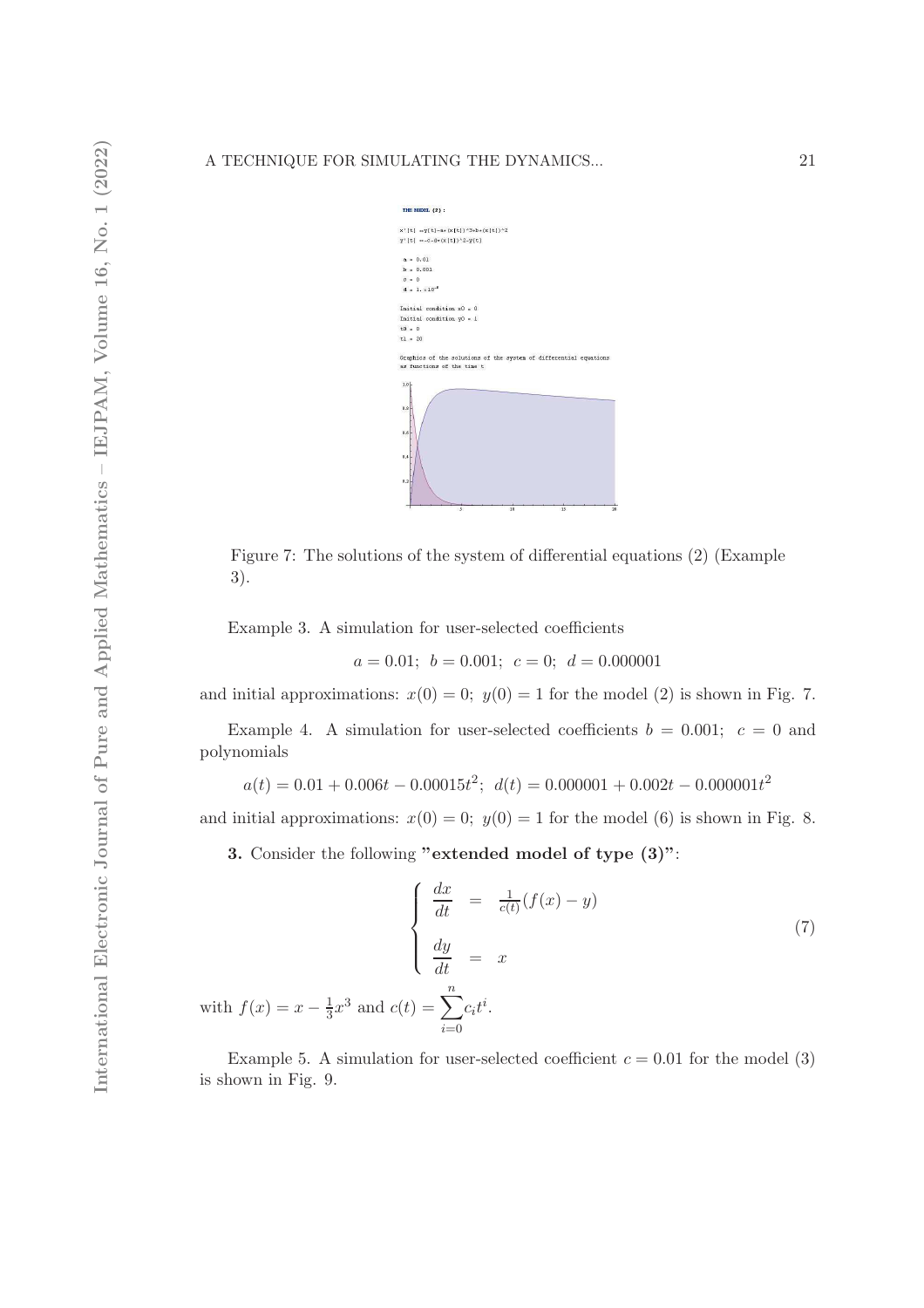

Figure 8: The solutions of the system of differential equations (6) (Example 4).



Figure 9: The solutions of the system of differential equations (3) (Example 5).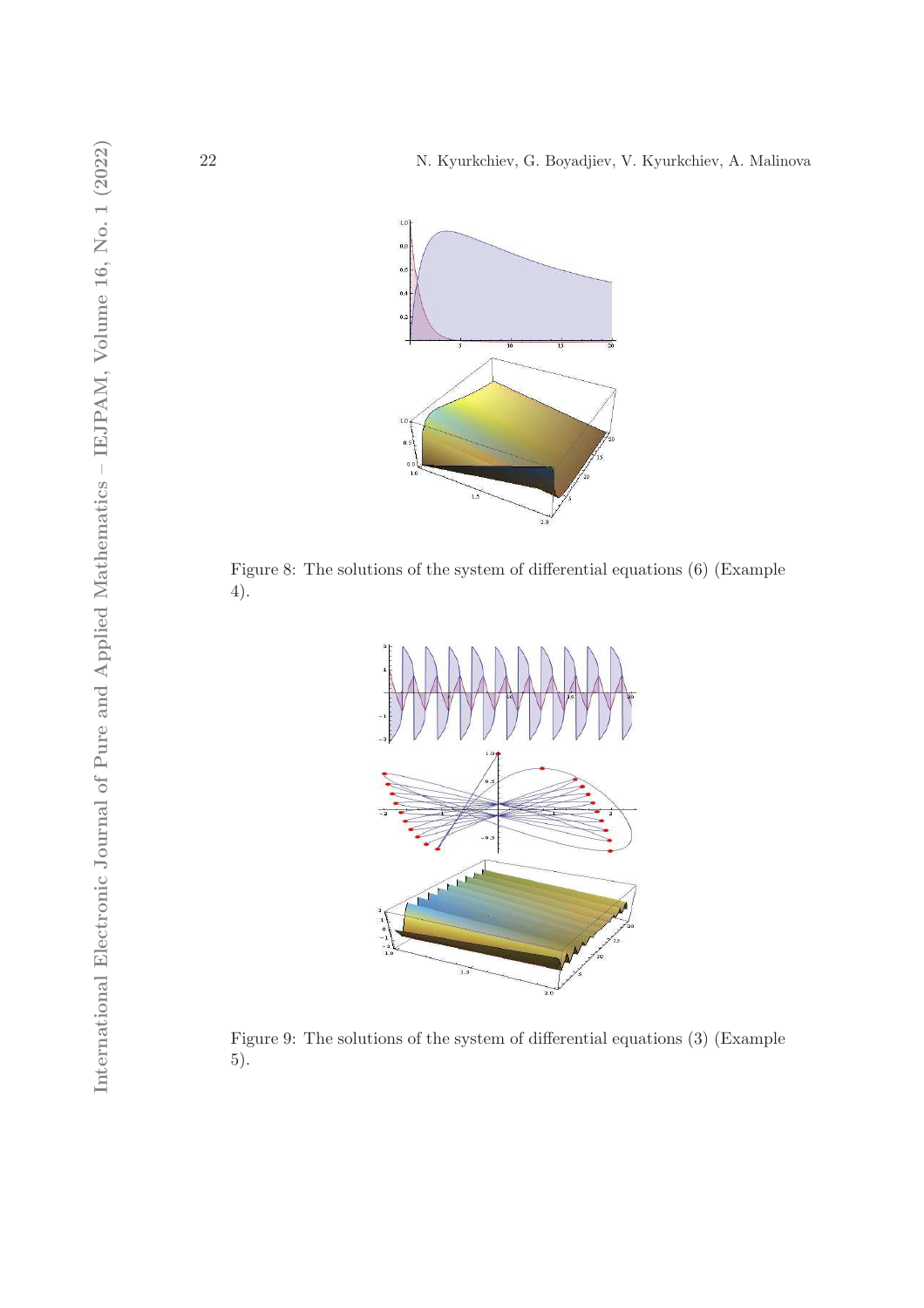

Figure 10: The solutions of the system of differential equations (7) (Example 6).

Example 6. A simulation for user-selected polynomial  $c(t) = 0.01 + 0.006t$  $0.00015t^2$  for the model (7) is shown in Fig. 10

Example 7. A simulation for user-selected polynomial  $c(t) = 0.001 + 0.0012t +$  $0.001t^2 - 0.0000045t^3$  for the model (7) is shown in Fig. 11 For other results, see [5].

# 3. Concluding Remarks

The module proposed in the article is only one element of the planned general upgrade of the computer algebraic system in connection with the new methodological considerations in studying the dynamics of SIR/SIRD/SEIR/GSEIR models (see for example [9]).

#### Acknowledgment

.

The work of the first, third and fourth authors is supported by the Project FP21-FMI-002 Intelligent Innovative ICT in Research in Mathematics, Informatics and Pedagogy of Education of the Scientific Fund of the University of Plovdiv Paisii Hilendarski, Bulgaria.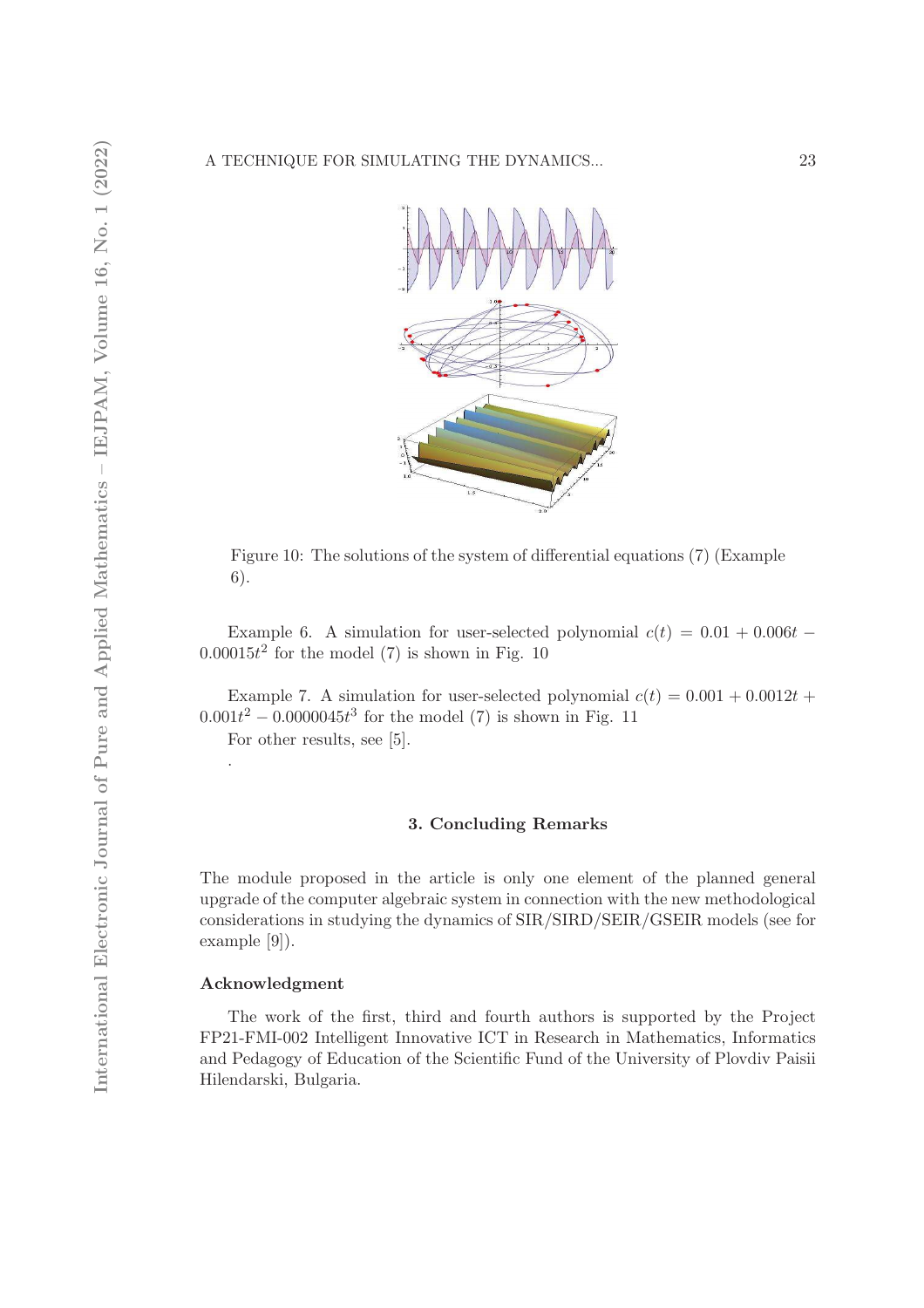

Figure 11: The solutions of the system of differential equations (7) (Example 7).

The second author is partially supported by Grant No KP-06N42-2/27.11.2020, financed by Bulgarian National Science Fund.

# References

- [1] J. D. Murray, Mathematical Biology: I. An Introduction, 3rd ed., New York Berlin Heidelberg, Springer-Verlag, (2002).
- [2] J. Hale, H. Kocak, Dynamics and bifurcation, Springer, Berlin (1991).
- [3] Y. Takeuchi, Global Dynamical Properties of Lotka–Volterra Systems, World Scientific, Singapore, (1996).
- [4] van der Pol, B., On relaxation oscillators, The London, Edinburgh, and Dublin Philosophical Magazine and Journal of Science, 2 (11) (1926), 978–992.
- [5] M. Gulsu, Y. Ozturk, A. Anapli, Numerical approach for solving fractional relaxation–oscillation equation, Appl. Math. Modelling, 37 (2013), 5927–5937.
- [6] R. Alberty, Enzyme Kinetics: Rapid equilibrium Applications of Mathematica, John Wiley and Sons, Inc., Hoboken, New Jersey, (2011).
- [7] N. Kyurkchiev, G. Boyadjiev, Dynamics of modified Lotka-Volterra model with polynomial intervention factors. Methodological aspects. III, *International* Journal of Differential Equations and Applications, 20, No. 1 (2021), 121–132.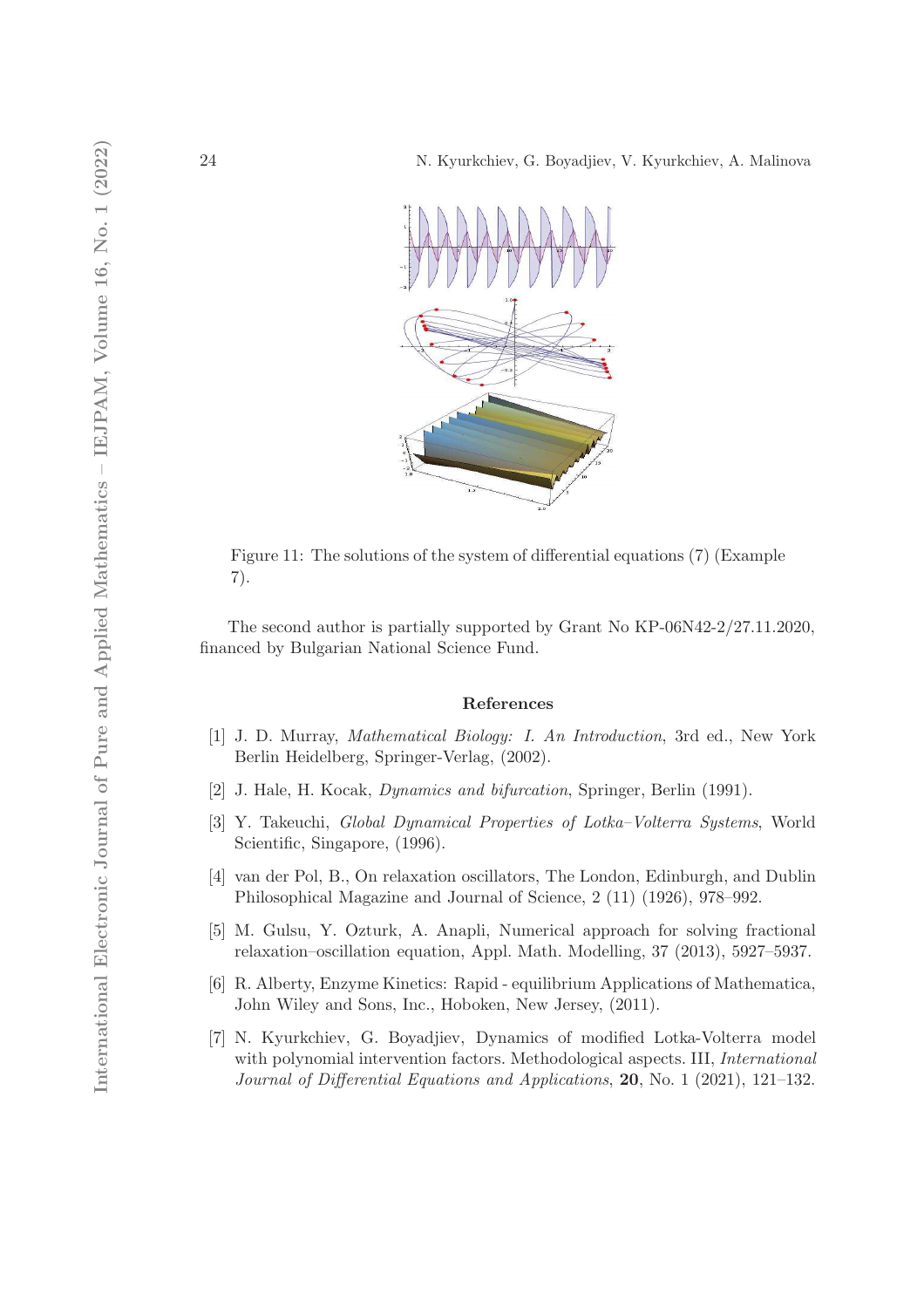# A TECHNIQUE FOR SIMULATING THE DYNAMICS...  $25$

- [8] V. Kyurkchiev, G. Boyadjiev, N. Kyurkchiev, A Software Tool for Simulating the Dynamics of a New Extended Family of Lotka–Volterra Competition Model, International Journal of Differential Equations and Applications, 21, No. 1 (2022), 33–46.
- [9] N. Kyurkchiev, V. Kyurkchiev, A. Iliev, A. Rahnev, Another look at SIR/SIRD/SEIR/GSEIR models: mew trends, methodological aspects, Plovdiv, Plovdiv University Press, (2021), ISBN 978-619-202-685-1.